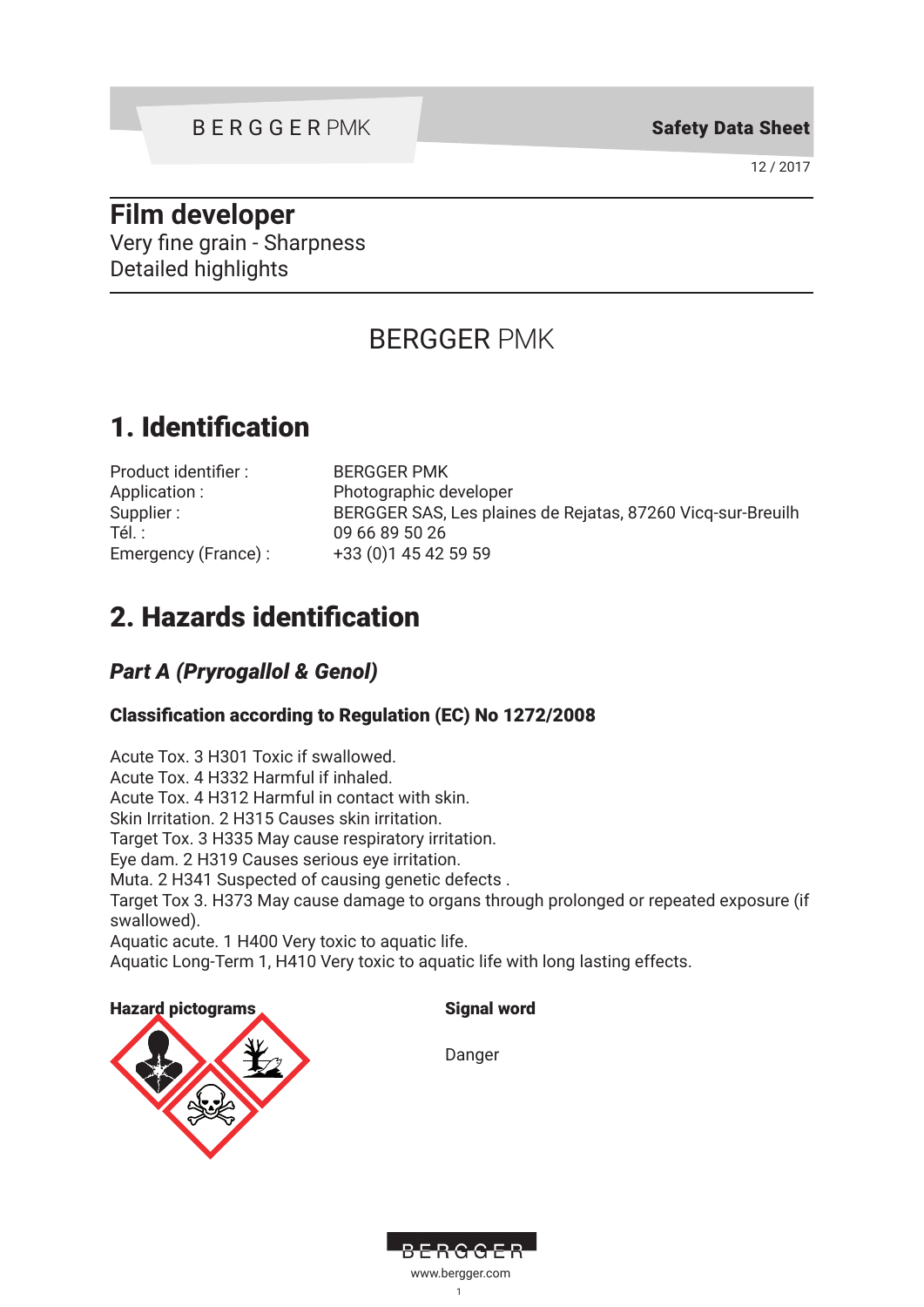# BERGGER PMK Safety data sheet

12 / 2017

#### Hazard-determining components of labelling

Pyrogallol Sodium bisulfite Metol

#### Hazard statements

Acute Tox. 3 H301 Toxic if swallowed. Acute Tox. 4 H332 Harmful if inhaled.

Acute Tox. 4 H312 Harmful in contact with skin.

Skin Irritation. 2 H315 Causes skin irritation.

Target Tox. 3 H335 May cause respiratory irritation.

Eye dam. 2 H319 Causes serious eye irritation.

Muta. 2 H341 Suspected of causing genetic defects .

Target Tox 3. H373 May cause damage to organs through prolonged or repeated exposure (if swallowed).

Aquatic acute. 1 H400 Very toxic to aquatic life.

Aquatic Long-Term 1, H410 Very toxic to aquatic life with long lasting effects.

#### Precautionary statements

P201 Obtain special instructions before use.

P202 Do not handle until all safety precautions have been read and understood.

P261 Avoid breathing dust

P264 Wash … thoroughly after handling.

P270 Do no eat, drink or smoke when using this product.

P271 Use only outdoors or in a well-ventilated area.

P273 Avoid release to the environment.

P280 Wear protective gloves/protective clothing/eye protection/face protection.

P302+P352 If on skin wash with plenty of soap and water.

P304+P340 If inhaled remove victim to fresh air and keep at rest in a position comfortable for breathing.

P301+P312 If swallowed call a POISON CENTER or doctor/physician if you feel unwell.

P305+P351+P338 If in eyes rinse cautiously with water for several minutes, Remove contact lenses, if present and easy to do. Continue rinsing.

P308+P313 If exposed or concerned get medical advice/attention.

P312 Call a POISON CENTER or doctor/physician if you feel unwell. P330 – Rinse mouth.

P332+P313 If skin irritation occurs get medical advice/attention.

P337+P313 If eye irritation persists: get medical advice/attention.

P362+P364 Take off contaminated clothing and wash before reuse.

P403+P233 Store in a well-ventilated place & keep container tightly closed. P405 Store locked up.

P501 Dispose of contents/container in accordance with local/regional/national/ international regulations.



#### $\mathcal{D}$ www.bergger.com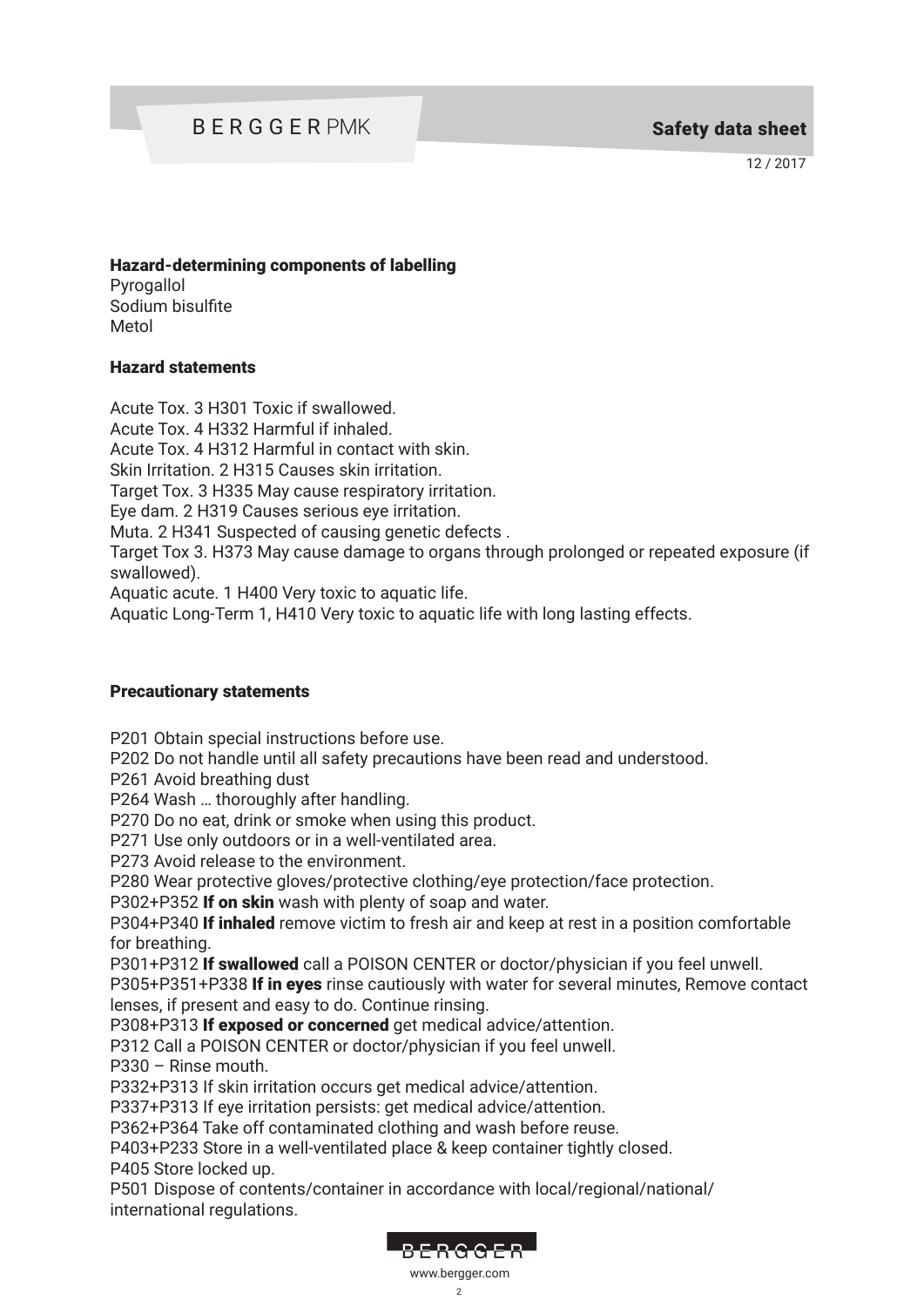# BERGGER PMK

12 / 2017

### *Part B*

### Classification according to Regulation (EC) No 1272/2008

Skin Irrit.2, H315 Causes skin irritation Eye Irrit.2, H319 Causes serious eye irritation STOT SE 3, H335, May cause respiratory irritation

#### Hazard pictograms Signal word

Attention



Hazard-determining components of labelling Metaborate Sodium

#### Hazard statements

H315 Causes skin irritation H319 Causes serious eye irritation H335 May cause respiratory irritation

#### Precautionary statements

P261 Avoid breathing dust/fume/gas/mist/vapours/spray.

P264 Wash … thoroughly after handling.

P271 Use only outdoors or in a well-ventilated area.

P280 Wear protective gloves/protective clothing/eye protection/face protection.

P302+P352 IF ON SKIN:Wash with plenty of soap and water.

P304+P340 IF INHALED:Remove victim to fresh air and keep at rest in a position comfortable for breathing.

P305+P351+P338 IF IN EYES:Rinse cautiously with water for several minutes.Remove contact lenses, if present and easy to do. Continue rinsing.

P312 Call a POISON CENTER or doctor/physician if you feel unwell.

P332+P313 If skin irritation occurs Get medical advice/attention.

P337+P313 If eye irritation persists: Get medical advice/attention

P362+P364 Take off contaminated clothing and wash before reuse.

P403+P233, Store in a well-ventilated place. Keep container tightly closed.

P405 Store locked up.

P501 Dispose of contents/container in accordance with local/regional/national/ international regulations.

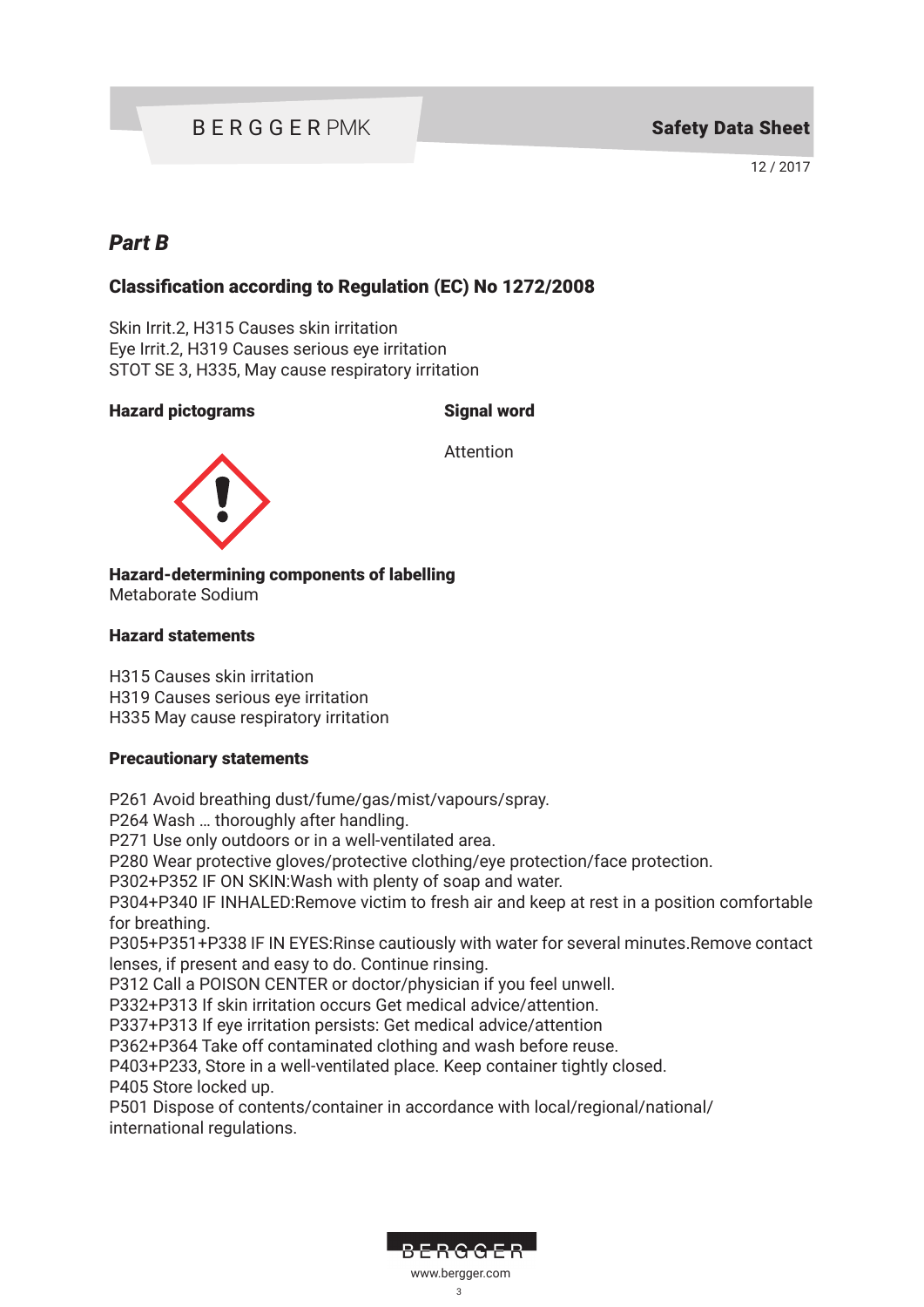# 3. Composition/information on ingredients

### *Part A - Mixtures*

Mixture of the substances listed below with harmless additions.

| <b>Dangerous components</b>         |                                                                                                                                                                                       |           |
|-------------------------------------|---------------------------------------------------------------------------------------------------------------------------------------------------------------------------------------|-----------|
| CAS: 87-66-1<br>EINECS: 201-762-9   | <b>Pyrogallol</b><br>Acute Tox. 3 H301 Acute Tox. 4 H332<br>Acute Tox. 4 H312 Skin Irritation. 2 H315<br>Eye Dam.2 H319 Muta. 2 H341<br>Aquatic Tox. 3 H402 Aquatic Long Term 3. H413 | $5 - 10%$ |
| CAS: 7631-90-5<br>EINECS: 231-673-0 | <b>Sodium Bi-Sulphite</b><br>Acute Tox. 4, H302<br>Eye Dam 2., H319                                                                                                                   | $< 5\%$   |
| CAS: 55-55-0<br>EINECS: 200-237-1   | <b>Metol</b><br>Acute Tox. 4, H302, Skin Sens 2., H317, Target<br>Tox. 3, H373, Aquatic Tox.1, H400, Aquatic Long-<br>Term 1., H410                                                   | 1%        |

### *Part B - Mixtures*

Mixture of the substances listed below with harmless additions.

| Dangerous components                 |                                                                                             |        |
|--------------------------------------|---------------------------------------------------------------------------------------------|--------|
| CAS: 10555-76-7<br>EINECS: 231-891-6 | Sodium metaborate tetrahydrate<br>Skin Irrit.2, H315 Eye Irrit.2, H319<br>  STOT SE 3, H335 | 15-25% |

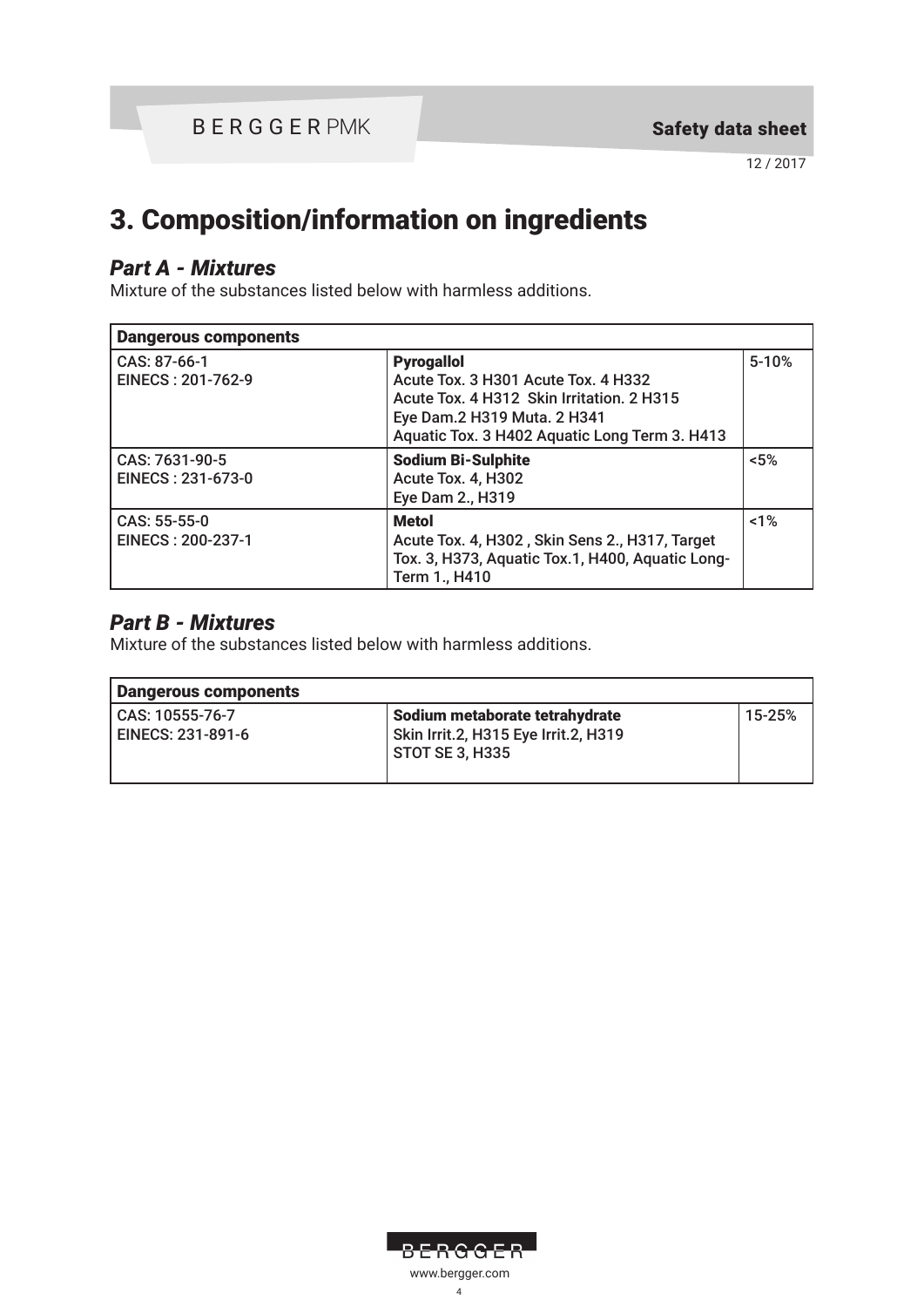# 4. First aid mesures

### *Parts A & B*

### General information

Instantly remove any clothing soiled by the product.

Symptoms of poisoning may even occur after several hours; therefore medical observation for at least 24 hours after the accident.

After inhalation Unlikely route of exposure as the product does not contain volatile substances. Move the exposed person to fresh air at once. Provide rest, warmth and fresh air. Get medical attention if any discomfort continues.

After skin contact Remove affected person from source of contamination. Remove contaminated clothing. Wash skin thoroughly with soap and water. Contact physician if irritation continues.

After eye contact Remove victim immediately from source of exposure. Make sure to remove any contact lenses from the eyes before rinsing. Promptly wash eyes with plenty of water while lifting the eye lids. Continue to rinse for at least 15 minutes. Contact physician if irritation persists.

After swallowing NEVER MAKE AN UNCONSCIOUS PERSON VOMIT OR DRINK FLUIDS! Remove victim immediately from source of exposure. Rinse mouth thoroughly. Drink a few glasses of water or milk. Provide rest, warmth and fresh air. Do not induce vomiting. If vomiting occurs, the head should be kept low so that stomach vomit doesn't enter the lungs. Get medical attention.

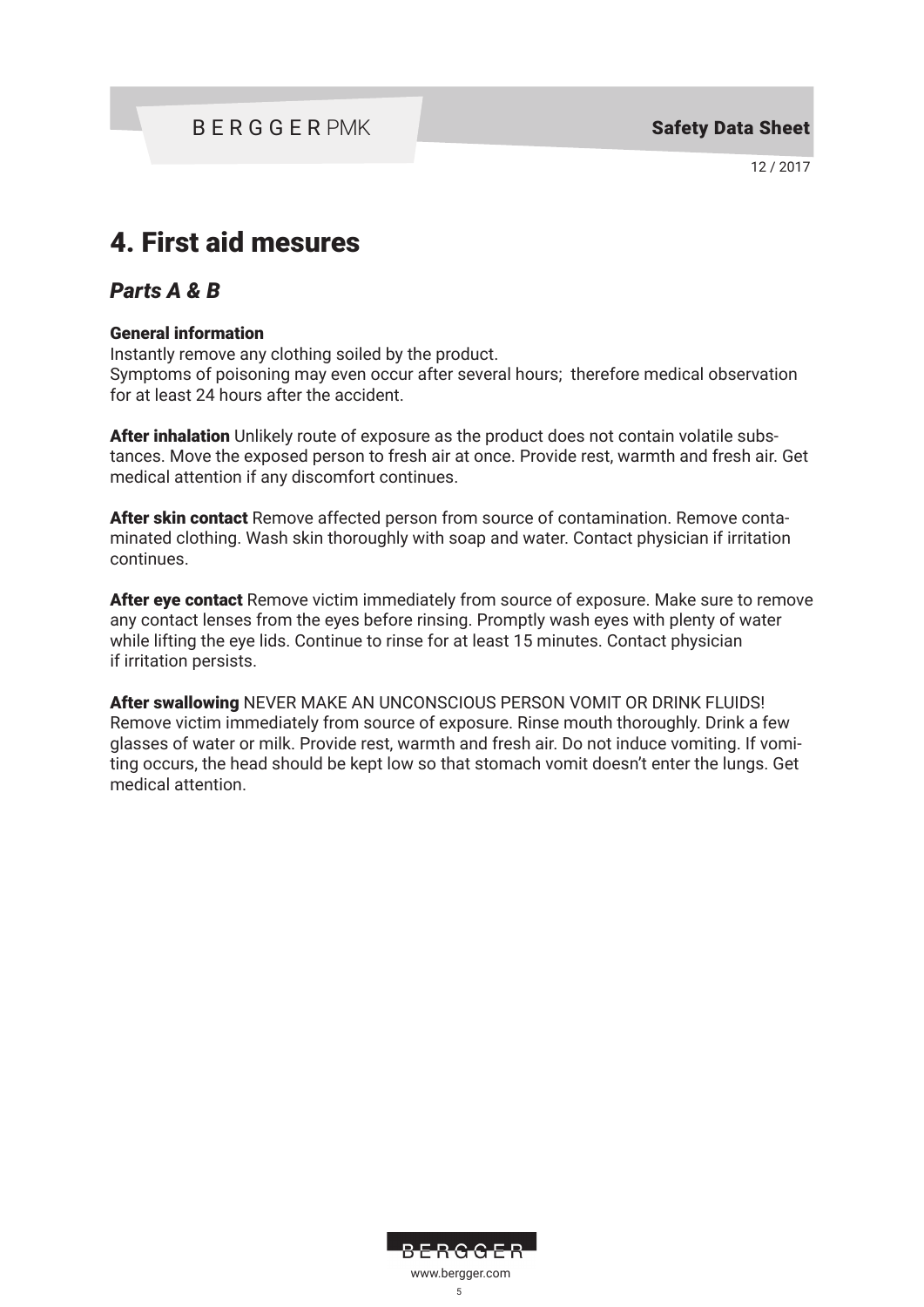BERGGER PMK Safety data sheet

12 / 2017

# 5. Firefighting measures

### *Parts A & B*

### Suitable extinguishing agents

CO2, extinguishing powder or water jet. Fight larger fires with water jet or alcohol-resistant foam.

*For safety reasons unsuitable extinguishing agents Water with a full water jet.*

Special hazards arising from the substance or mixture Can be released in case of fire Carbon oxides Nitrogen oxides Silicates, Sodium oxides, Borum Oxide

### Advice for firefighters

Protective equipment Do not inhale explosion gases or combustion gases. Wear self-contained breathing apparatus.

# 6. Accidental release measures

### *Parts A & B*

Personal precautions, protective equipment and emergency procedures

Wear protective clothing. Avoid causing dust.

### Environmental precautions:

Inform respective authorities in case product reaches water or sewage system. Do not allow to enter drainage system, surface or ground water.

# Methods and material for containment and cleaning up:

Dispose of contaminated material as waste according to item 13.

Reference to other sections

See Section 8 for information on personal protection equipment.

# 7. Handling & Storage

### *Parts A & B*

### Precautions for safe handling

Open and handle container with care. Prevent formation of dust.

Information about protection against explosions and fires: No special measures required.

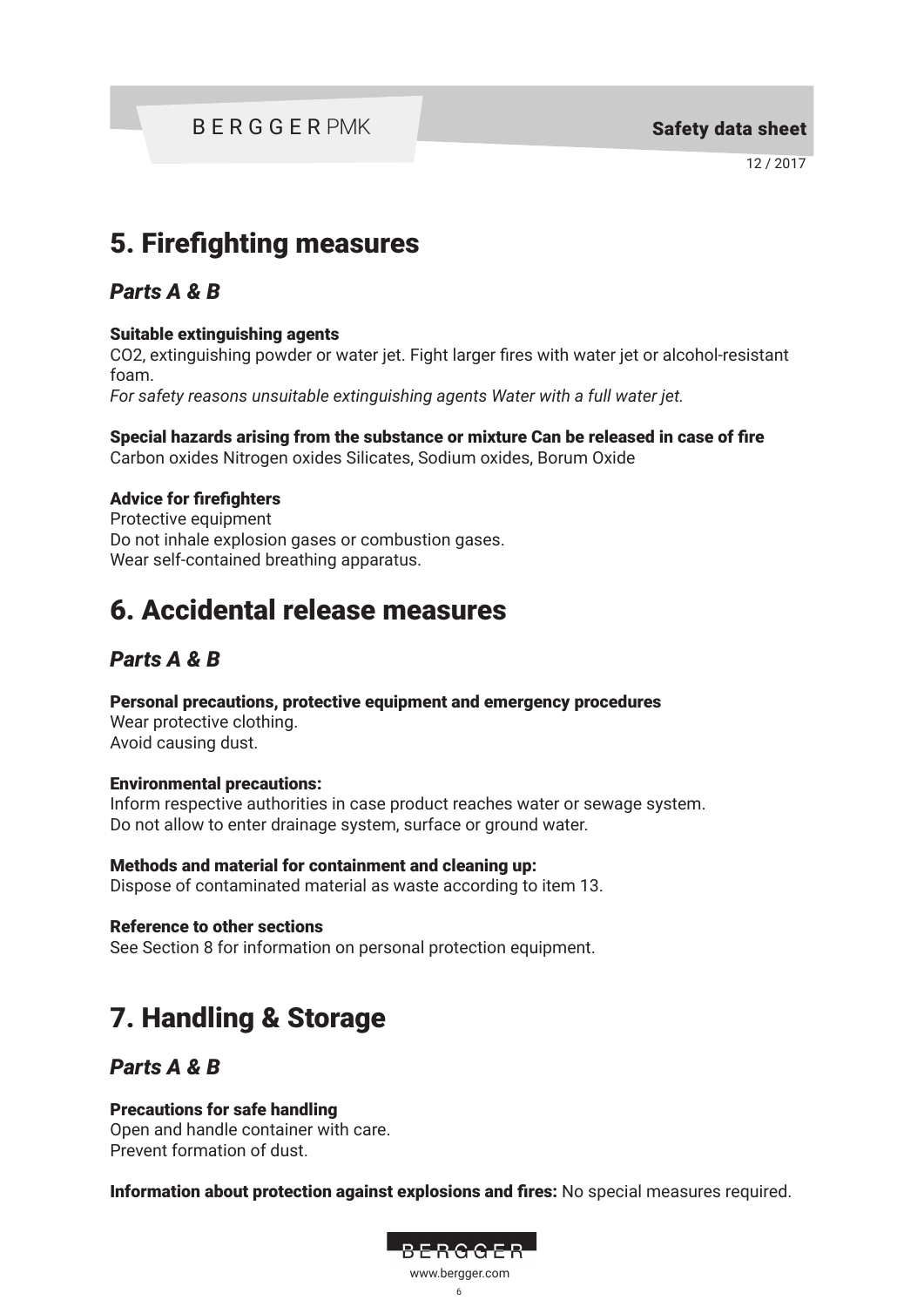# BERGGER PMK

12 / 2017

#### Conditions for safe storage, including any incompatibilities

*Requirements to be met by storerooms and containers:* No special requirements.

*Information about storage in one common storage facility:* Keep away from foodstuffs, beverages and food.

*Further information about storage conditions:*

Store in closed original container in a dry place. Store under well-ventilated conditions at a temperature below 25°C.

Storage class Chemical storage

Specific end use(s) No further relevant information available.

# 8. Exposure controls/personal protection

## *Parts A & B*

### Control parameters

*Components with limit values that require monitoring at the workplace:* 123-31-9 1,4-dihydroxybenzene (hydroquinone) WEL Long-term value: 0.5 mg/m<sup>3</sup>

Sodium Tetraborate WEL Long-term value: 1 mg/m<sup>3</sup>

*Additional information:*  The lists that were valid during the compilation were used as basis.

### Exposure controls

*General protective and hygienic measures* The usual precautionary measures should be adhered to general rules for handling chemicals. Keep away from foodstuffs, beverages and food. Take off immediately all contaminated clothing. Wash hands during breaks and at the end of the work. Avoid contact with the eyes and skin. Do not eat, drink or smoke while working.

### Personal protective equipment

*Breathing equipment:* Not required.

*Protection of hands:* Protective gloves. The protective gloves to be used must comply with the specifications of

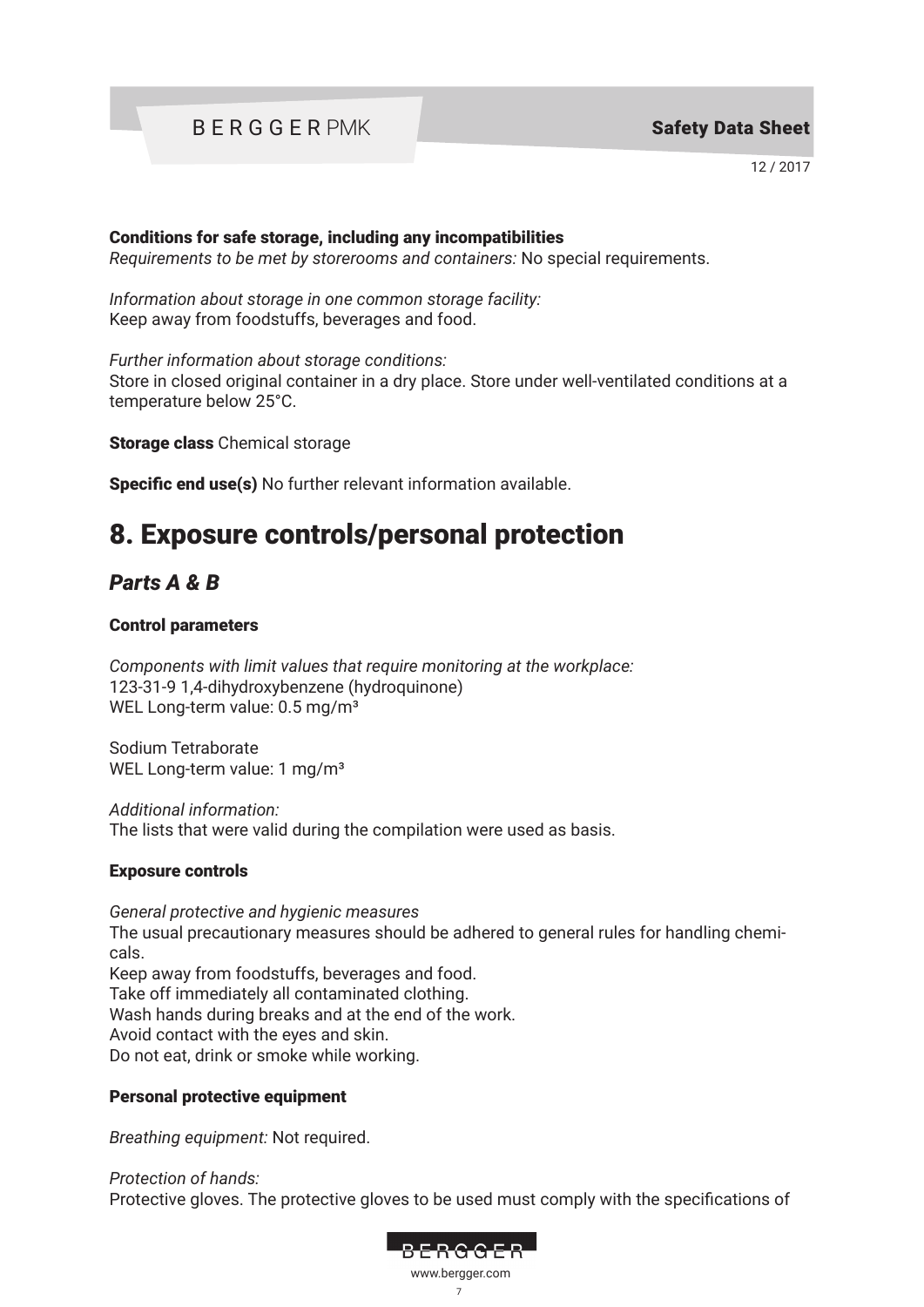the EC directive 89/686/EEC and the resultant standard EN 374. This recommendation applies only to the product stated in the Safety Data Sheet and supplied by us as well as to the purpose specified by us. Only use chemical-protective gloves with CE-labelling of category III. Selection of the glove material on consideration of the penetration times, rates of diffusion and the degradation

*Material of gloves* Nitrile rubber, NBR Butyl rubber, BR Fluorocarbon rubber (Viton) Chloroprene rubber, CR Recommended thickness of the material: >= 0.5 mm

#### *Penetration time of glove material*

Value for permeation: Level  $E \le (480 \text{ min})$ The determined penetration times according to EN 374 part III are not performed under practical conditions. Therefore a maximum wearing time, which corresponds to 50% of the penetration time, is recommended.

*For the permanent contact of a maximum of 15 minutes gloves made of the following materials are suitable:* Synthetic gloves

*Value for permeation: Level:*  $>= 3 (60 min)$ 

*Not suitable are gloves made of the following materials:*  Natural rubber, NR

*Eye protection:* Tightly sealed safety glasses or face shield.

*Body protection:* Protective work clothing.

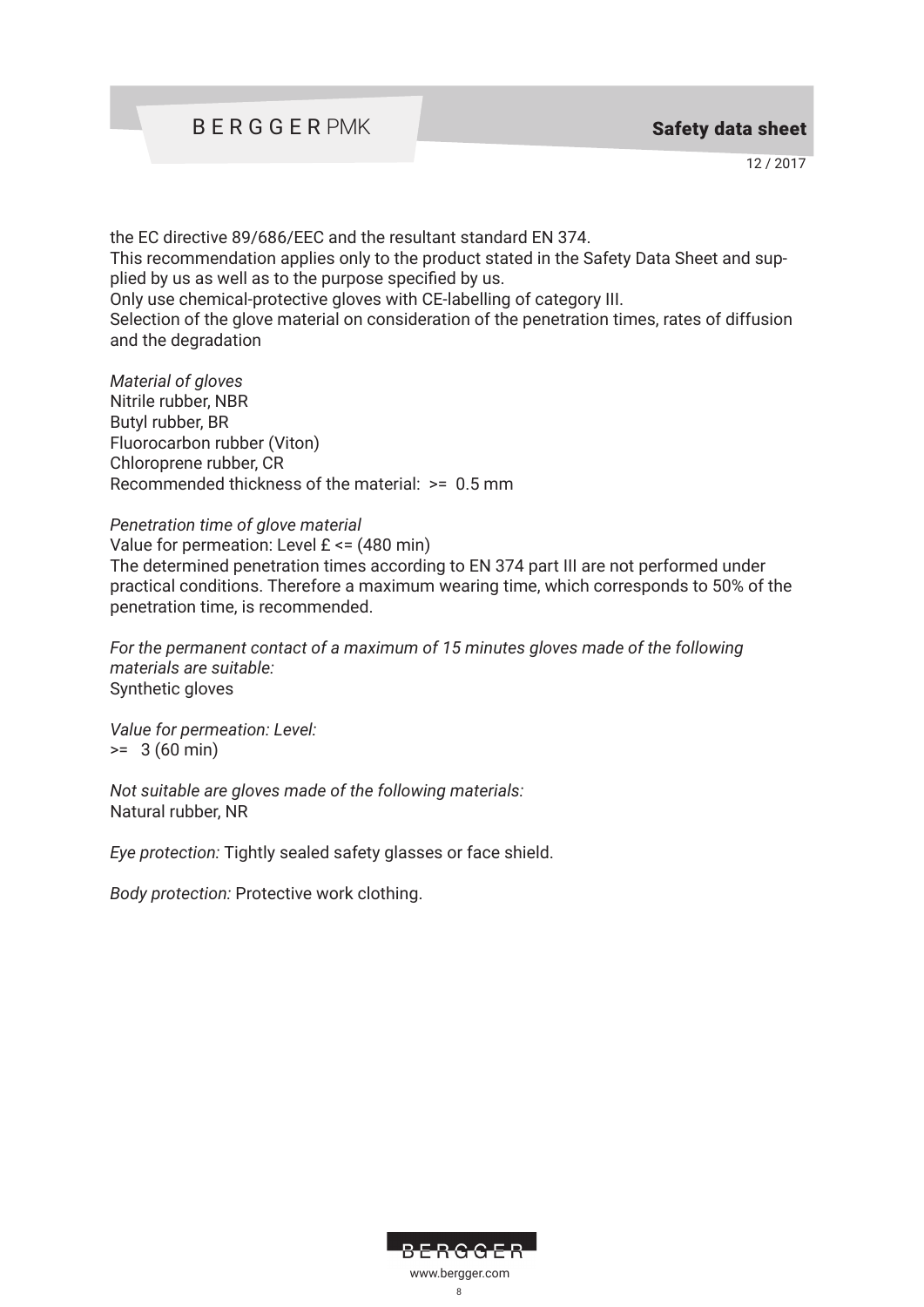# 9. Physical and chemical properties

| Information on basic physical and chemical properties |                                                 |                           |
|-------------------------------------------------------|-------------------------------------------------|---------------------------|
|                                                       | Part A                                          | <b>Part B</b>             |
| Appearance                                            |                                                 |                           |
| <b>Form</b>                                           | Liquid                                          | Liquid                    |
| Colour                                                | Clear / Yellow                                  | Clear / Tranparent        |
| <b>Odour</b>                                          | <b>Not Characterictic</b>                       | <b>Not Characterictic</b> |
| Ignition temperature                                  | Not determinated                                |                           |
| Self-inflammability                                   | Product is not selfigniting.                    |                           |
| Danger of explosion                                   | Product is not explosive.                       |                           |
| Solubility in                                         |                                                 |                           |
| water                                                 | miscible                                        | miscible                  |
| Solvant content                                       |                                                 |                           |
| water                                                 | 80%                                             | 75%                       |
| Other information                                     | No further relevant information avai-<br>lable. |                           |

# 10. Stability and reactivity

### *Parts A & B*

### **Reactivity**

### Chemical stability

Stable under the prescribed storage conditions. No particular stability concerns.

Possibility of hazardous reactions No dangerous reactions known

Conditions to avoid Avoid contact with acids. Avoid excessive heat for prolonged periods of time.

Materials to avoid Strong acids. Strong oxiziders. Avoid contact with other photographic solutions and/or cleaning compounds.

#### Hazardous decomposition products: Part A Oxides of Sulphur, Sodium oxides

Part B Soidum oxide, Boron oxide

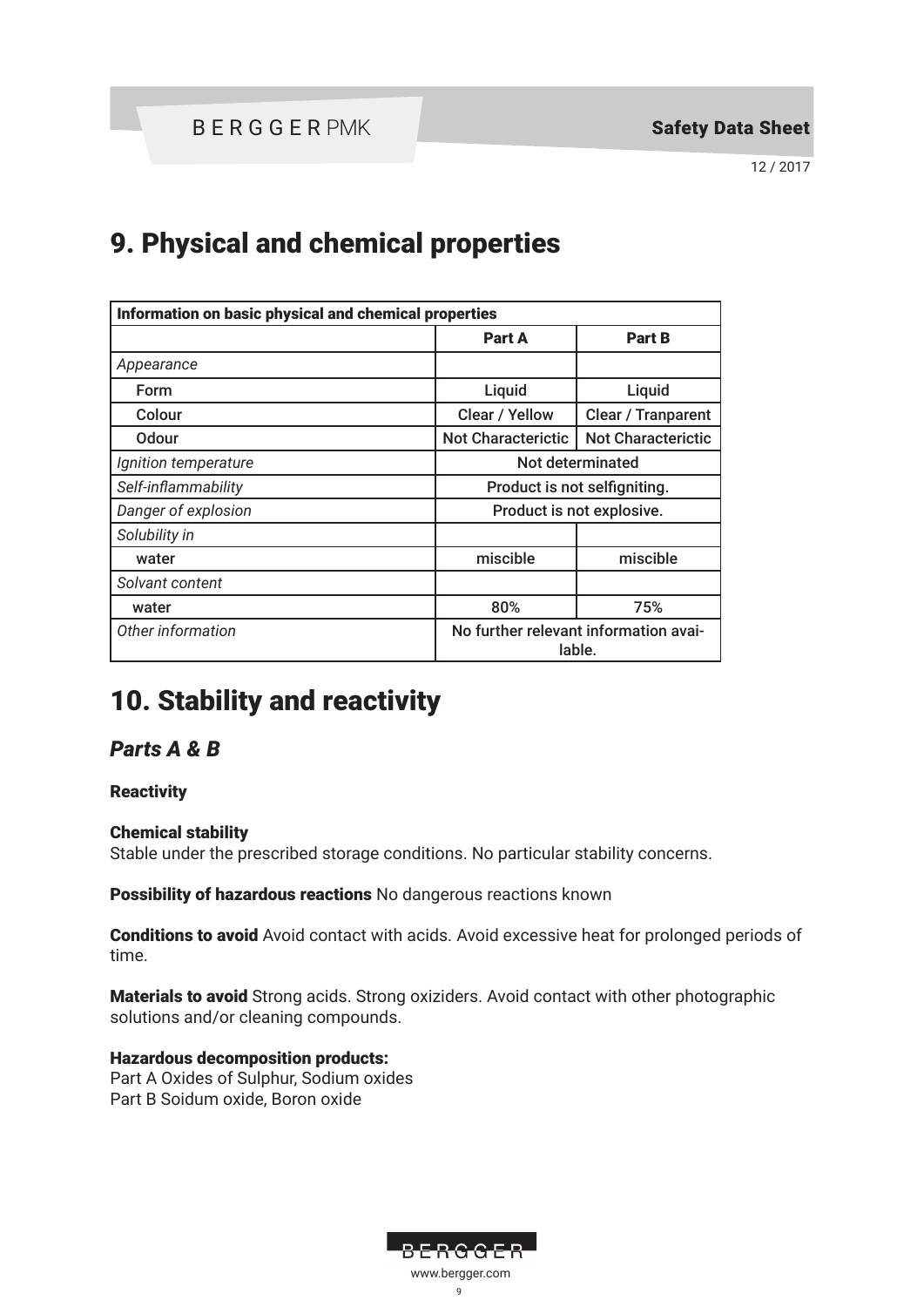# 11. Toxicological information

## *Part A*

### Information on toxicological effects

This chemical formulation has not been tested for health effects. Exposure effects listed are based on existing health data for the individual components which comprise the mixture.

| <b>Acute toxicity</b><br>LD/LC50 values that are relevant for classification: |       |                              |
|-------------------------------------------------------------------------------|-------|------------------------------|
| <b>Pyrogallol</b>                                                             |       |                              |
| Oral                                                                          | LD 50 | $300 \,\mathrm{mg/kg}$ (rat) |
| <b>Sodium Bisulfite</b>                                                       |       |                              |
| Oral                                                                          | LD50  | $2000$ mg/kg (rat)           |
| <b>Metol</b>                                                                  |       |                              |
| Oral                                                                          | LD50  | 565 mg/kg (rat)              |

### Subacute to chronic toxicity:

Possible risk of irreversible effects.

### *Part B*

### Information on toxicological effects

This chemical formulation has not been tested for health effects. Exposure effects listed are based on existing health data for the individual components which comprise the mixture.

| <b>Acute toxicity</b><br>LD/LC50 values that are relevant for classification: |       |                  |
|-------------------------------------------------------------------------------|-------|------------------|
| Sodium metaborate tetrahydrate                                                |       |                  |
| Oral                                                                          | LD 50 | 2330 mg/kg (rat) |
|                                                                               |       |                  |

Specific target organ system toxicity : May cause respiratory irritation

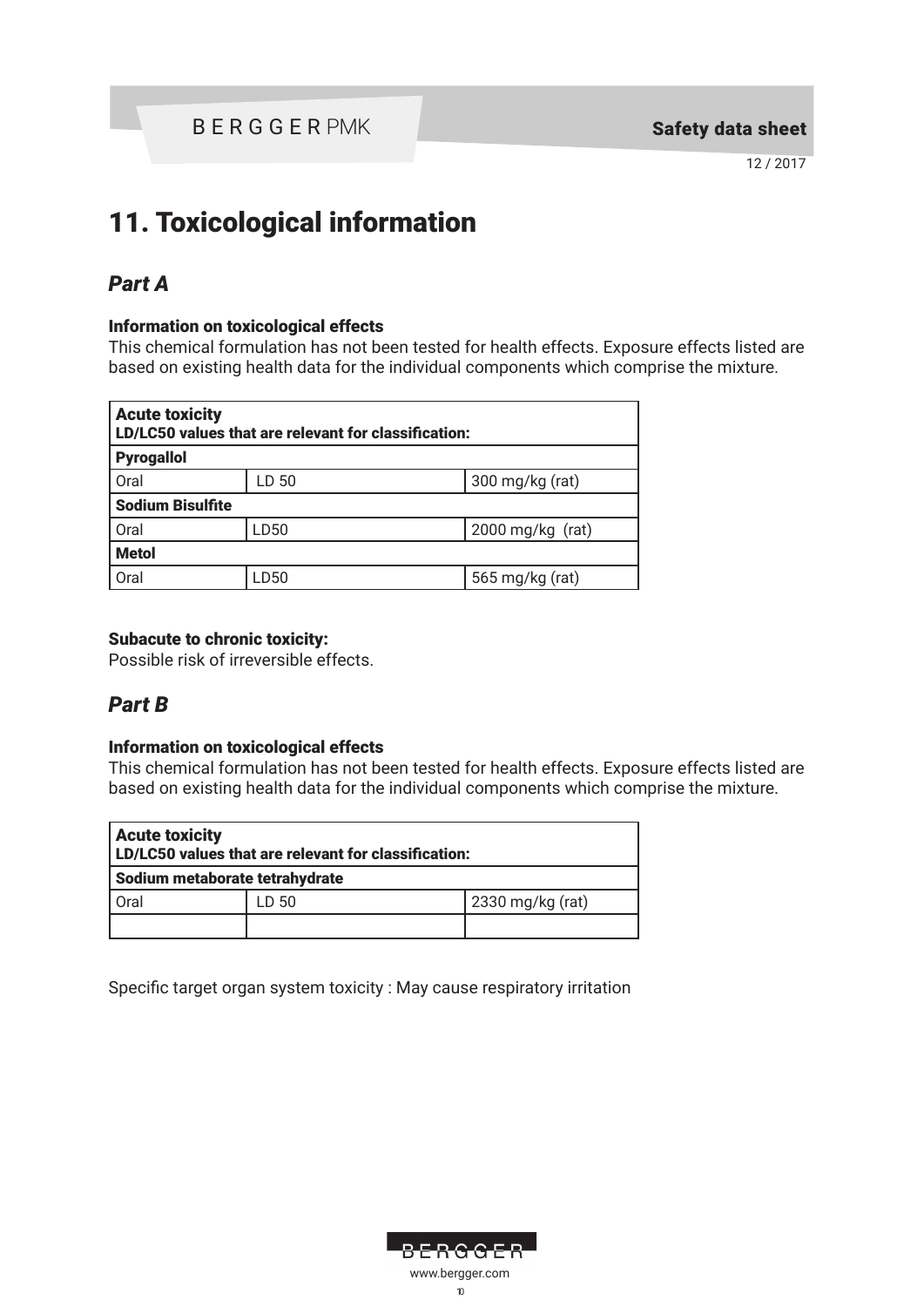# 12. Ecological informations

### *Part A*

### **Toxicity**

Dangerous for the environment: May cause long-term adverse effects in the aquatic environment.

### **Pyrogallol**

LC50 - Danio rerio (zebra fish) - 41.8 mg/l - 96.0 h

### Sodium Bisulphite

LC50: = 240 mg/L, 96h static (Gambusia affinis) EC50: = 119 mg/L, 48h (Daphnia magna)

### Metol

EC50 0,019 mg/l daphnia magna 96 h LC50 0,25 mg/l Pimephales promelas 96 h

Persistence and degradability Not determined

Bioaccumulative potential Not determined

Behaviour in environmental systems: Not determined

Mobility in soil No further relevant information available.

Ecotoxical effects: No further relevant information available.

Remark: Very toxic for fish

Other adverse effects No further relevant information available.

### *Part B*

**Toxicity** No further relevant information available

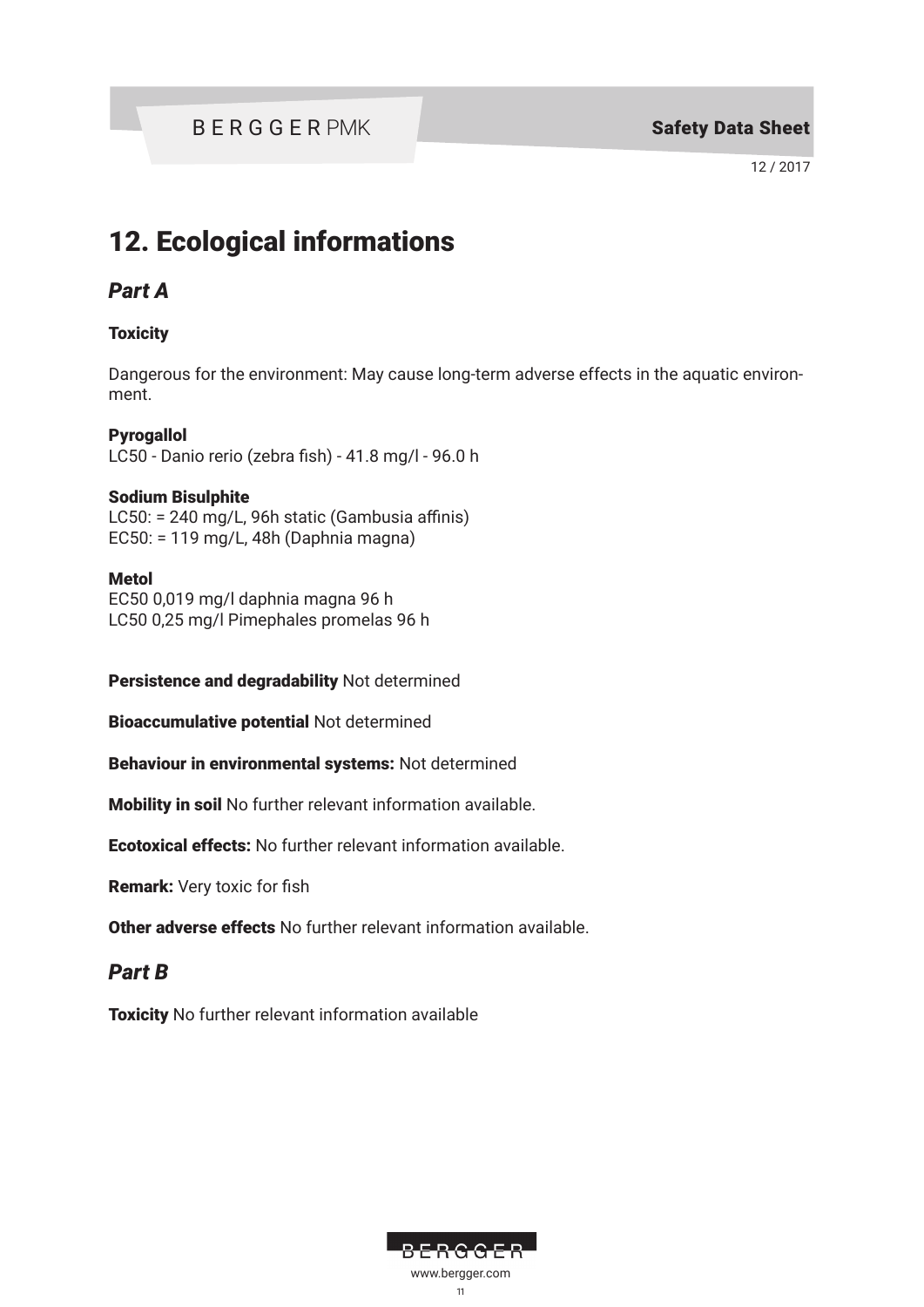### BERGGER PMK Safety data sheet

12 / 2017

# 13. Disposal considerations

### *Parts A & B*

#### Waste treatment methods

*Recommendation*

Must not be disposed of together with household garbage. Do not allow product to reach sewage system. Must be specially treated under adherence to official regulations.

#### European waste catalogue

09 01 01\* water-based developer and activator solutions

#### Uncleaned packagings

*Recommendation:* Non contaminated packagings can be used for recycling. Empty contaminated packagings thoroughly. They can be recycled after thorough and proper cleaning.

# 14. Transport information

### *Parts A & B*

| <b>UN-Number</b><br>ADR, IMDG, IATA                          | <b>UN2811 UN3077</b>                                                                                                           |
|--------------------------------------------------------------|--------------------------------------------------------------------------------------------------------------------------------|
| <b>UN proper shipping name</b><br><b>ADR</b>                 | TOXIC LIQUID ORGANIC, N.O.S. (Pyrogallol, Metol)<br>ENVIRONMENTALLY HAZARDOUS SUBSTANCE, LIQUID,<br>N.O.S. (Pyrogallol, Metol) |
| <b>IMDG, IATA</b>                                            | TOXIC LIQUID ORGANIC, N.O.S. (Pyrogallol, Metol)<br>ENVIRONMENTALLY HAZARDOUS SUBSTANCE, LIQUID,<br>N.O.S. (Pyrogallol, Metol) |
| <b>Transport hazard class(es)</b><br>ADR, IMDG, IATA<br>Allh |                                                                                                                                |
| <b>Class</b>                                                 | 6 Toxic and Infectious Substances<br>9 Miscellaneous dangerous substances and articles.                                        |
| <b>Packing group</b><br>ADR, IMDG, IATA                      | Ш                                                                                                                              |

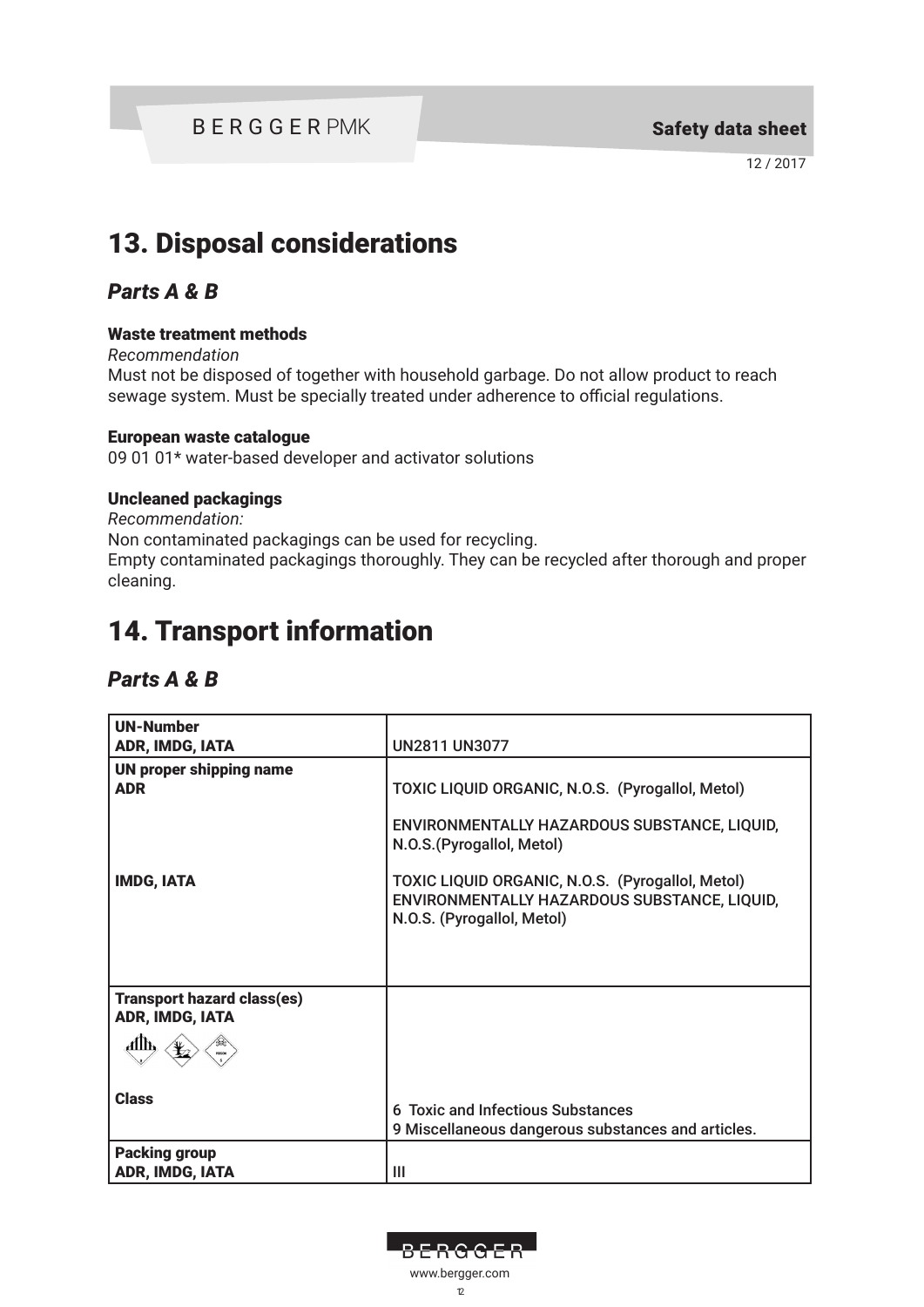### BERGGER PMK

### Safety Data Sheet

12 / 2017

| <b>Environmental hazards</b><br><b>Marine pollutant</b><br><b>Special Marking (ADR)</b><br><b>Special Marking (IATA)</b><br><b>Special precautions for user</b> | Symbol (fish and tree)<br>Symbol (fish and tree)<br>Symbol (fish and tree)<br>Warning: Toxic substances. Miscellaneous dangerous<br>substances and                                                                                                                                                                                                             |
|-----------------------------------------------------------------------------------------------------------------------------------------------------------------|----------------------------------------------------------------------------------------------------------------------------------------------------------------------------------------------------------------------------------------------------------------------------------------------------------------------------------------------------------------|
| <b>Kemler number</b>                                                                                                                                            | articles.<br>90                                                                                                                                                                                                                                                                                                                                                |
| <b>Transport in bulk according to Annex</b><br>II of MARPOL73/78 and the IBC Code                                                                               | Not applicable                                                                                                                                                                                                                                                                                                                                                 |
| <b>Transport/Additional information:</b>                                                                                                                        | These substances when transported in single or<br>combination packagings containing a net quantity<br>per single or inner packaging of 5 l or less for<br>liquids or having a net mass of 5 kg or less for<br>solids, are not subject to any other provisions of<br>these Regulations provided the packagings meet<br>the general.<br>See the following notes. |
| <b>ADR</b>                                                                                                                                                      | Goods are not subject to the provisions in<br>accordance with the special provision 375 ADR.                                                                                                                                                                                                                                                                   |
| <b>IMDG</b>                                                                                                                                                     | Goods are not subject to the provisions in<br>accordance with 2.10.2.7 IMDG-Code.                                                                                                                                                                                                                                                                              |
| <b>IATA</b>                                                                                                                                                     | Goods are not subject to the provisions in<br>accordance with the special provision 197 IATADGR.                                                                                                                                                                                                                                                               |

# 15. Regulatory information

### *Parts A & B*

Safety, health and environmental regulations/legislation specific for the substance or mixture

*Information about limitation of use* Employment restrictions concerning pregnant and lactating women must be observed.

*Water hazard class:* highly water-endangering.

*Other regulations, limitations and prohibitive regulations*

Chemical safety assessment: A Chemical Safety Assessment has not been carried out.